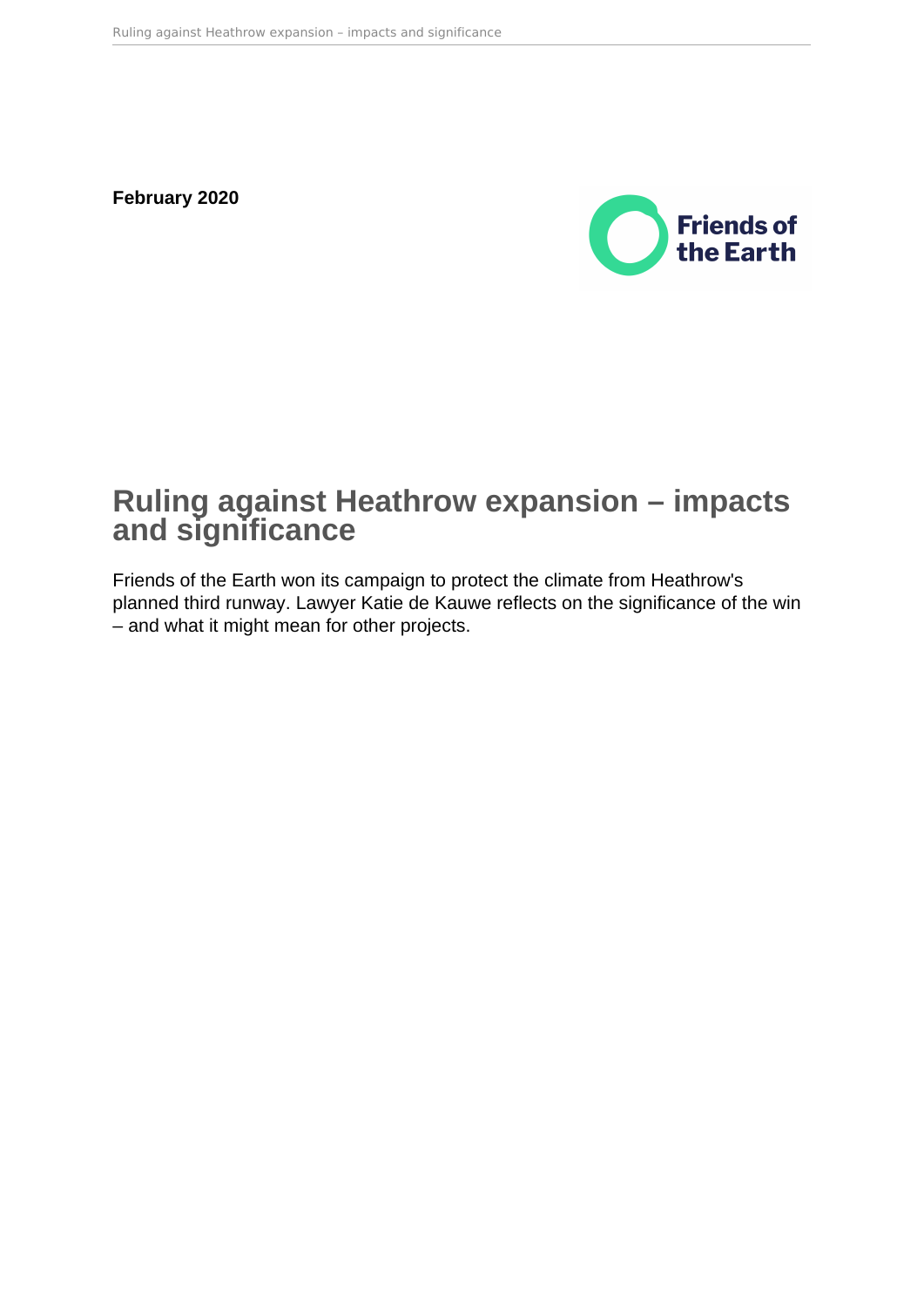- 1. Heathrow appeal: the result
- 2. [The road to victory](#page-2-0)
- 3. [What does the Heathrow ruling mean for other projects?](#page-2-0)
- 4. [The legal arguments](#page-3-0)
- 5. [Role of the Court](#page-4-0)
- 6. [Local justice and the power of campaigning](#page-5-0)
- 7. [Global justice](#page-5-0)
- 8. [What next?](#page-5-0)

# Heathrow appeal: the result

The government's policy giving the green light to Heathrow expansion (set to be one of the country's largest infrastructure projects) and establishing the need for more airport capacity in the south east has been ruled unlawful by the Court of Appeal on climate grounds. The ruling follows years of work by the legal team at Friends of the Earth (myself included), along with our external solicitors at Leigh Day, and our barristers (David Wolfe QC at Matrix Chambers, Peter Lockley at 11KBW and Andrew Parkinson at Landmark Chambers).

In the year that the UK is to host vital UN climate talks, the court accepted our submissions that:

- The Secretary of State for Transport (at the time Chris Grayling) failed to consider important climate factors in the decision to allow the building of a third runway at Heathrow Airport, already one of the biggest single sources of carbon emissions in the UK.
- Specifically, the Secretary of State should have taken into account the Paris Climate Agreement, the non-CO<sub>2</sub> warming impacts of Heathrow expansion, and the climate impacts of the project beyond 2050.
- The Secretary of State also breached their duty to undertake a lawful strategic environmental assessment (in accordance with legal requirements).

This ruling shows that government has systematically and illegally failed to consider its obligations under the Paris Agreement in producing their Airport National Policy Statement (ANPS) and their decision to support a third runway at Heathrow. The Court of Appeal has declared the adoption of the ANPS as unlawful and ruled that it ceases to have any legal effect (until such time as the government conducts a review to correct the legal errors identified by the Court in relation to climate). The Secretary of State was also ordered to pay our legal costs.

[With your support, we'll continue to fight planet-wrecking decisions like Heathrow's third](https://policy.friendsoftheearth.uk/link/donate-today-protect-our-climate)  [runway. Donate today.](https://policy.friendsoftheearth.uk/link/donate-today-protect-our-climate)

With the ANPS deemed unlawful, there will be no third runway at Heathrow as currently set out.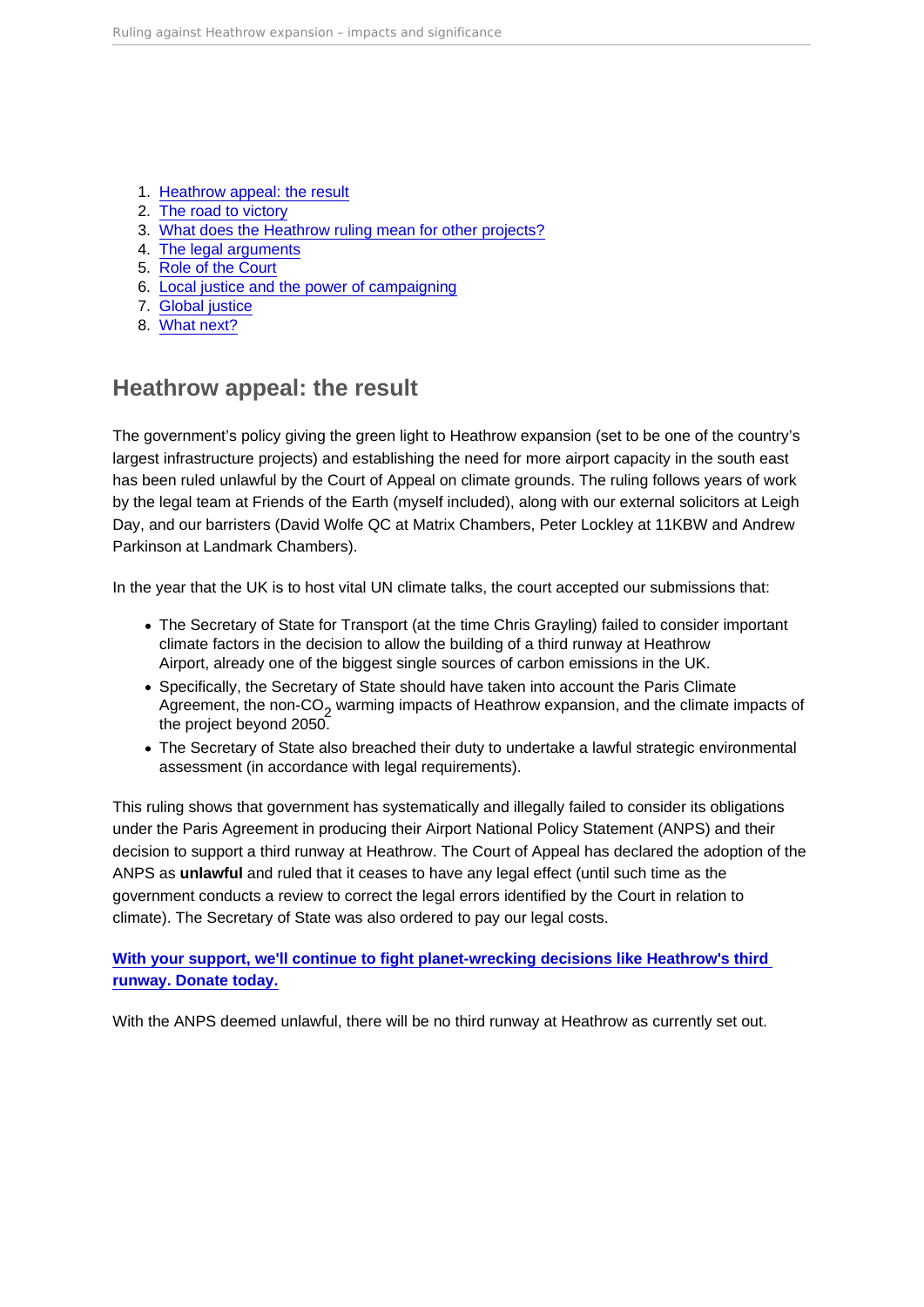<span id="page-2-0"></span>The Court of Appeal also rejected the applications for permission to appeal made by 2 developers: Heathrow Airport Limited and Arora Holdings Limited. That means their only option is to apply for permission to the Supreme Court, but the Secretary of State is not challenging the decision, and this undermines the developers' position considerably. We're prepared to fight on to the Supreme Court if needs be, but the Supreme Court may not even grant the developers permission to appeal.

## The road to victory

The road to this victory has not been short. The government's ANPS was made in June 2018, and we started proceedings to challenge it a few weeks later. The High Court hearing was in March 2019. On 1 May 2019 – the same day that Parliament declared a national climate emergency – the High Court handed down its judgment rejecting the totality of our case. The result came as a real blow to all of us, especially the local groups whose health and welfare were very much on the frontline, but we decided to appeal. The hearing before the Court of Appeal was in October 2019, and we waited with bated breath until today to hear the result. You can imagine how ecstatic we are about this!

# What does the Heathrow ruling mean for other projects?

This historic judgement has implications way beyond Heathrow airport.

The Court did not constrain its findings on the relevance of Paris, non-CO<sub>2</sub> impacts and post-2050 climate impacts to decisions under the Planning Act which is incredibly exciting, as it means those arguments could be relevant to other decisions on aviation, and beyond.

Just a few weeks ago (in January 2020), Bristol councillors refused an application for airport expansion. If the developer appeals, then the relevance of Paris and non-CO<sub>2</sub> climate impacts may need to be factored into the decision, increasing the chance that the appeal will fail.

And it's not just aviation that these arguments could apply to. Following this judgment, Paris will need to be considered whenever a National Policy Statement is created or reviewed,<sup>[1](#page-7-0)</sup> and we think it will be relevant to decisions on big pieces of carbon-intensive infrastructure, such as energy projects.

For example, Friends of the Earth is currently bringing a challenge against the government in relation to its decision to provide \$1 billion funding for a [major fossil fuel project in Mozambique.](https://friendsoftheearth.uk/climate-change/your-money-funding-fossil-fuel-projects) We are arguing that this decision is incompatible with the Paris Agreement.

We also think that Town and Country Planning projects could be impacted.

Listen to our podcast on the wider implications: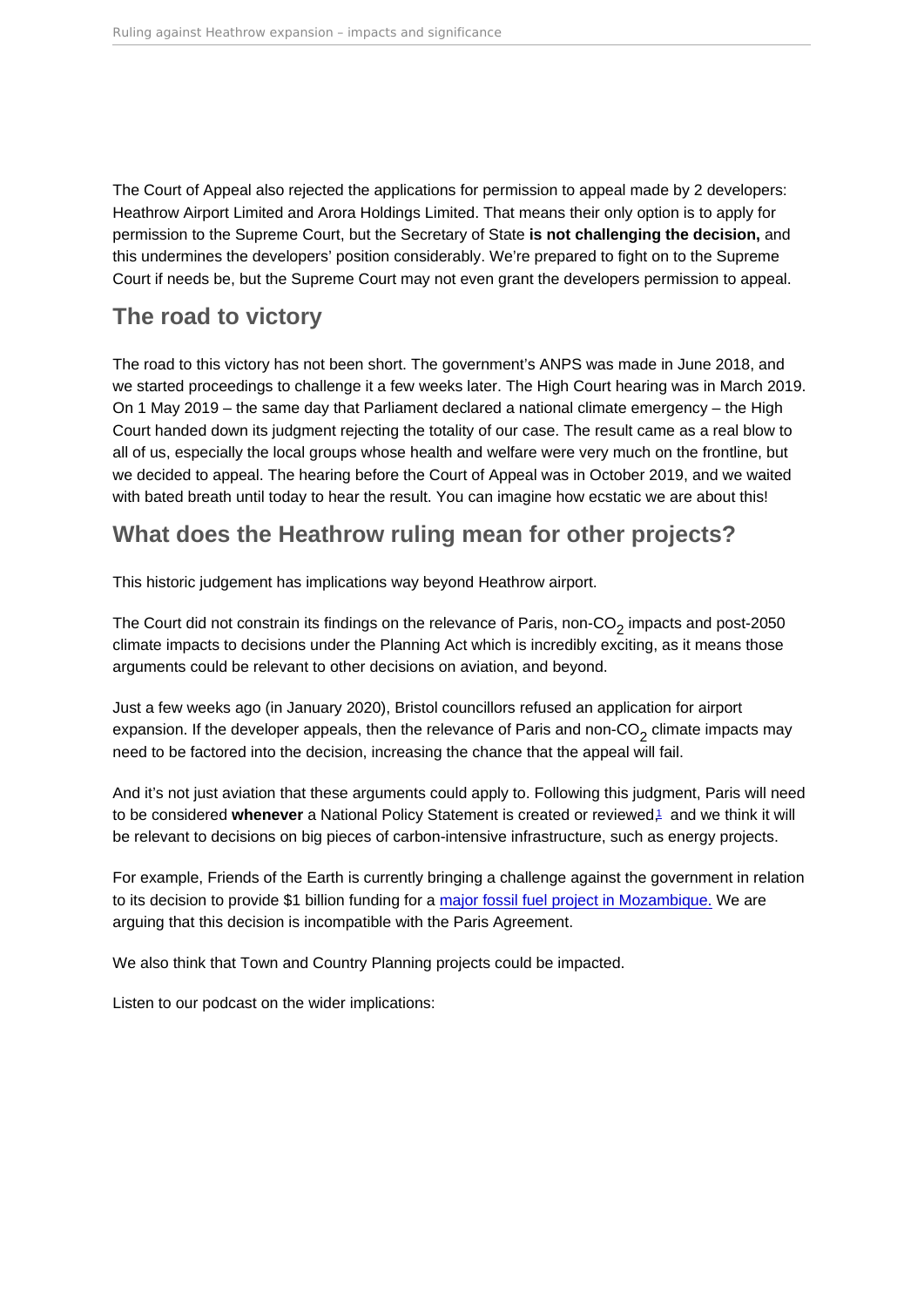# <span id="page-3-0"></span>The legal arguments

We weren't the only organisation or group to appeal the decision to go ahead with Heathrow's expansion. Other claimants challenged the decision to allow a third runway based on factors such as the habitats directive, planning arguments, and non-climate related problems with the strategic environmental assessment. However, together with environmental litigation organisation [Plan B,](https://planb.earth/) we were the only ones to challenge the ruling on the grounds of climate – and win (other claimants were unsuccessful in their challenges).

The Paris Agreement and Sustainable Development

In winning, we have strengthened sustainable development as applied in the Planning Act 2008 and generally, including the need to safeguard impacts on future generations as well as the requirement to assess the environmental, economic, and social factors in a balanced way. In particular, the High Court endorsed the Brundtland definition of sustainable development:

"The objective of sustainable development can be summarised as meeting the needs of the present without compromising the ability of future generations to meet their own needs".

This is an important re-statement of this principle in a modern-day planning context.

Together with Plan B, we've also strengthened the domestic application of the Paris Climate Agreement. The Court found that Paris needed be considered as part of the sustainable development duty in section 10 of the PA and in relation to the strategic environmental assessment (our case), and also when a National Policy Statement is created under section 5(8) (Plan B's case).

What does this mean? It means the government can no longer claim it is committed to the Paris Agreement and tackling the climate emergency, while systematically failing to take this into account in vital decisions, and green-lighting high carbon infrastructure projects such as major roads, coal mines and gas power stations. Some of these projects may now be legally called into question by the Court of Appeal's judgement – at the very least they should all be reconsidered in light of the ruling.

The Paris Agreement was also ruled "obviously material" to a decision that had climate change consequences, such as those that would have been brought on by a third runway. This makes it possible to argue in any future cases that Paris is an obviously material consideration in other planning decisions where there are significant or large climate change impacts.

Precautionary Principle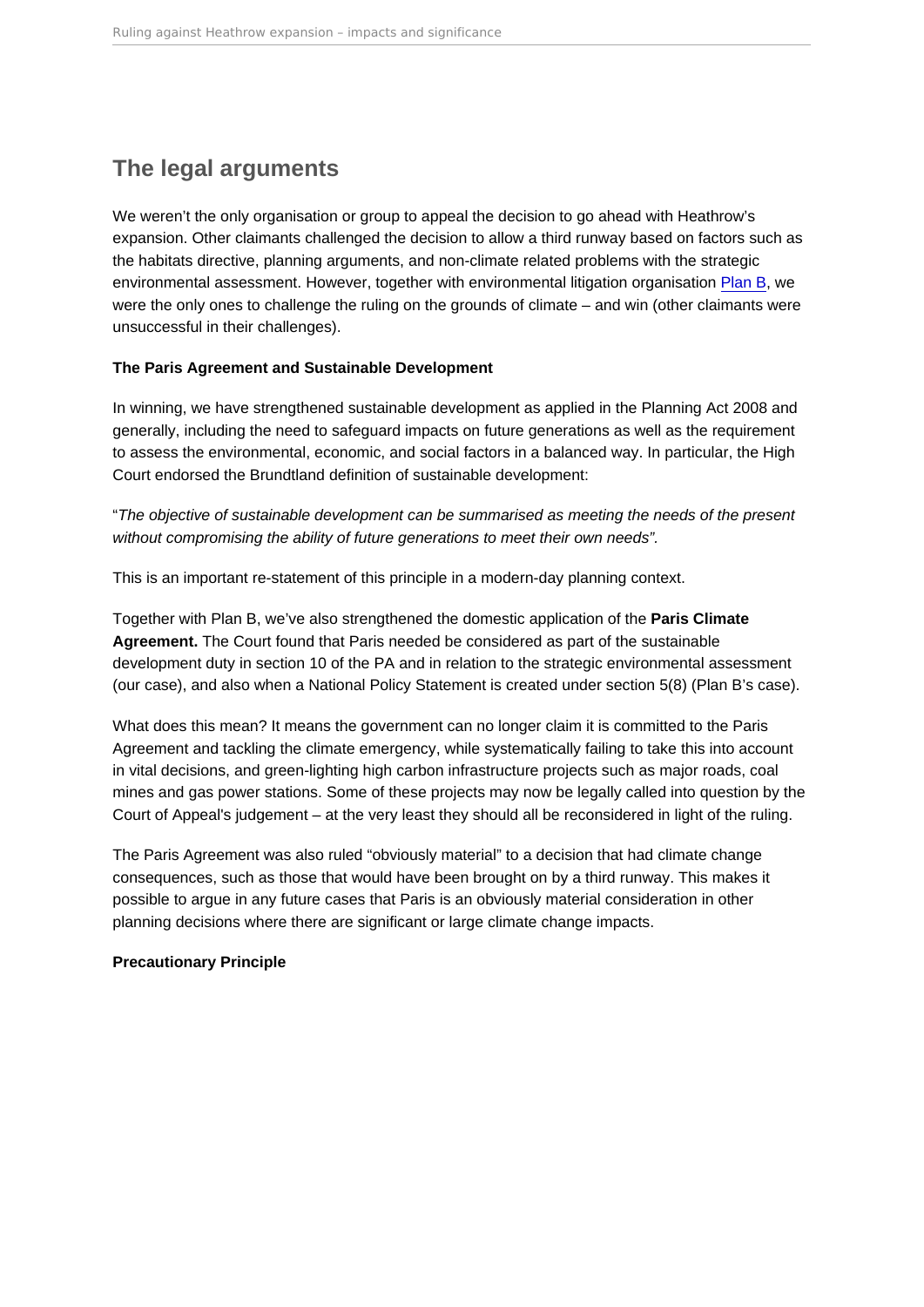<span id="page-4-0"></span>The Precautionary Principle advocates a cautious approach when considering issues or projects which may cause serious damage, but where full scientific knowledge and certainty of the impacts is lacking. It advocates that in such situations, measures should be adopted to prevent environmental harm.

In winning the case against Heathrow, we've strengthened the application of the Precautionary Principle in law. As the non-CO<sub>2</sub> warming impacts of expansion were significant and of a similar magnitude to those of CO<sub>2</sub>, it was not lawful for the Secretary of State to discount them entirely on the basis that their exact impact was difficult to quantify. Following this judgment, it is possible that the Precautionary Principle can be applied beyond aviation to other contexts involving decisions which may have high risks for the environment.

#### **Non-CO2 impacts of Heathrow**

We have established that non-CO<sub>2</sub> impacts, such as nitrogen oxides, need to be considered in the context of aviation matters – analysis cannot be limited to  $CO<sub>2</sub>$  alone. The Court was clear that non- $CO_2$  impacts were an obviously relevant factor, and that this was not confined to the specific wording of the section 10 duty under the Planning Act (PA). Therefore, this is likely to affect aviation decisions beyond the PA too. Given that the combined warming impact of non- $CO<sub>2</sub>$  and  $CO<sub>2</sub>$  could be double that of  $CO<sub>2</sub>$  alone, we cannot conceive how Heathrow expansion could possibly be feasible without substantial efficiency improvements in planes that are not currently available.

#### **Climate impacts beyond 2050**

In winning our case against government on Heathrow, we have established that the climate impacts of a National Policy Statement need to be considered for the full lifetime of the project, and in accordance with sustainable development (which requires consideration of the needs of future generations). Climate impacts cannot be ignored after the expiry of the net zero 2050 target, not least because climate change will continue. Again, the Court made this finding in relation to section 10 of the PA, but also classified post-2050 impacts as "obviously relevant". This means again, that this principle is likely to be applicable to other projects which may have long-lasting climate impacts, whether or not they are governed by the PA or a National Policy Statement.

### **Role of the Court**

The ANPS has been found unlawful because of an error in law, not because the judges have waded into a political debate. The Secretary of State did not discharge its duties under an Act of Parliament (the Planning Act 2008) in relation to sections 5 (Plan B's claim) and Section 10 (ours). In other words, government skipped steps when it came to drawing up the airport policy. The fact that this was found unlawful demonstrates just how important our independent judiciary and court system are in providing an effective forum to challenge the abuse of State power. The government broke the law and could have proceeded with a hugely damaging development, but the Court held them back and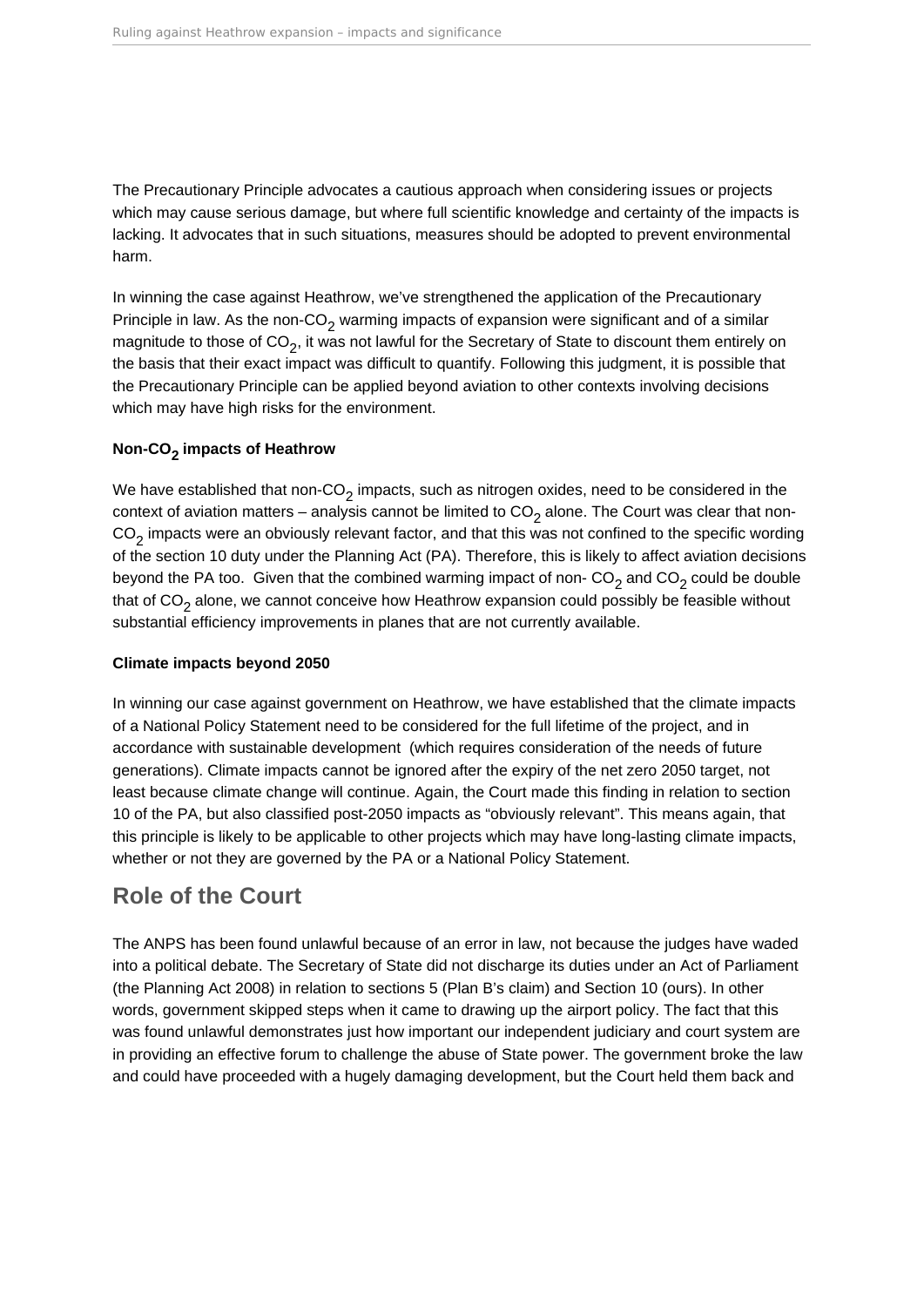<span id="page-5-0"></span>enforced the law as set by Parliament.

# Local justice and the power of campaigning

We have been resisting Heathrow expansion for years, both internally and in our wider grassroots network. We brought a successful legal challenge in 2007 to knock back injunctions that unlawfully stifled protest against expansion, and our dedicated West London local groups network has been campaigning tirelessly on this for decades, owing to the clear and unacceptable impacts on the environment and their wellbeing. Our case has supported those efforts and stopped expansion. This means there are associated environmental justice gains that go beyond climate.

In 2008 we successfully campaigned for the inclusion of the sustainable development duty in section 10 of the Planning Act. And years later, we brought the challenge against Heathrow expansion using this very duty. In other words, we've won this hugely significant case off the back of legal work we did years ago. It just goes to show how important our "behind the scenes" wrangling over legal terms and definitions is, and demonstrates how the law can help protect our climate.

[With your support, we'll continue to fight planet-wrecking decisions like Heathrow's third](https://policy.friendsoftheearth.uk/link/donate-today-protect-our-climate)  [runway. Donate today.](https://policy.friendsoftheearth.uk/link/donate-today-protect-our-climate)

## Global justice

This country's legal system is highly respected around the world, and our case-law is cited in the courts of many other countries. Therefore, this judgment has the potential to influence decisions abroad as well.

Climate litigation is a global phenomenon. In the simplest of terms, it's a response to government inaction on the climate emergency. Our case against Heathrow was about climate justice and challenging a climate-wrecking infrastructure project. It is therefore of great interest to the wider global climate justice community who are resisting similar projects and developments.

And crucially, the emissions that will no longer happen are of benefit to the whole international community, and not just the UK.

### What next?

Following the judgement, we think that government should now signal an end to all airport expansion and urgently produce an airport policy which takes into account, and is consistent with, our international climate commitments under the Paris Agreement and sustainable development.

They should also now review other national policy statements, such as on energy.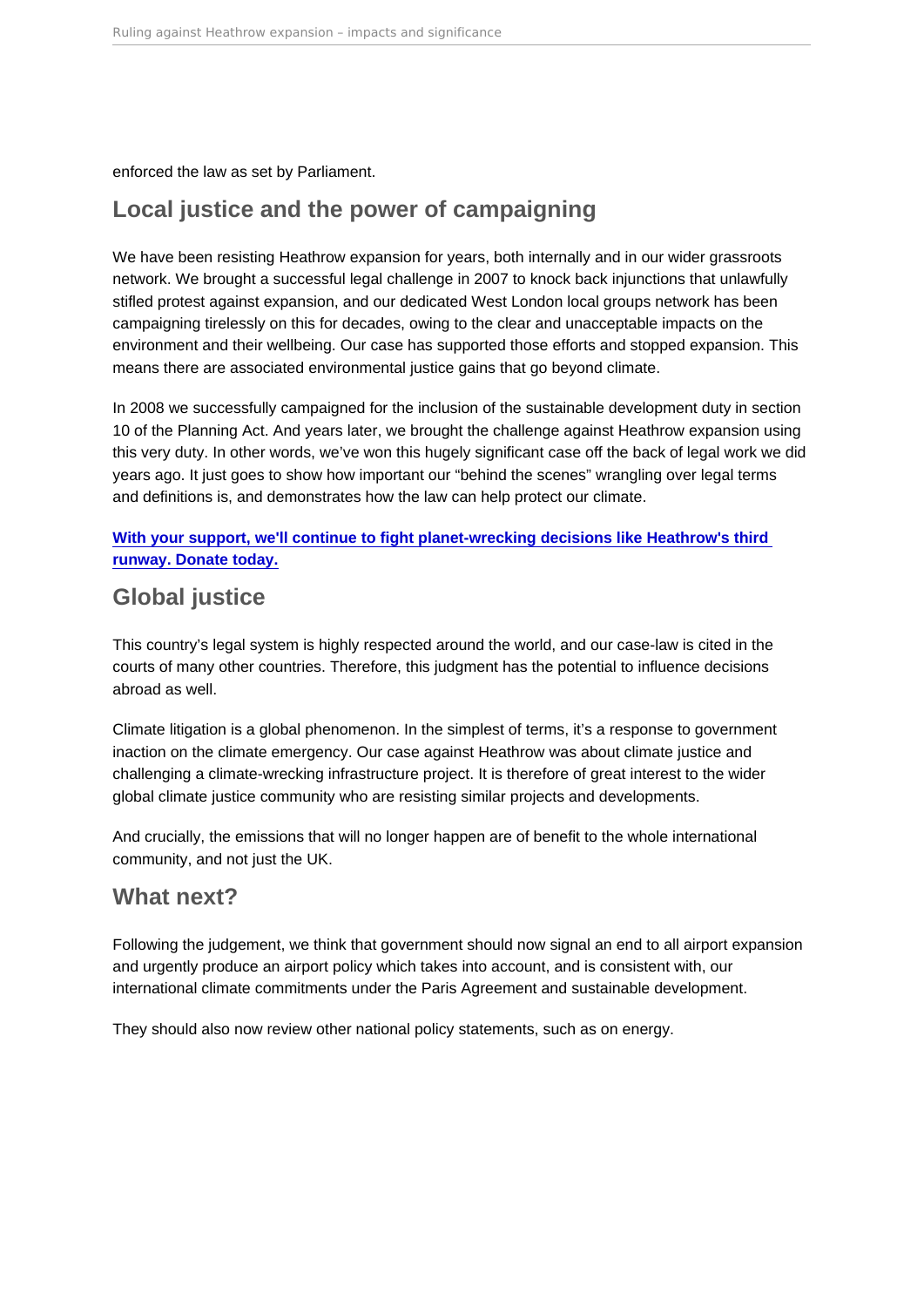<span id="page-6-0"></span>In the year that the UK hosts vital UN climate talks,<sup>[2](#page-7-0)</sup> and with communities across the UK suffering extreme flooding, it's clear we need transformative action to deal with the climate crisis. Our international climate commitments must take centre stage in all Government decisions - including the forthcoming Budget and Comprehensive Spending review.

There's no time to waste. The climate emergency is real and it's happening now.

[With your support, we'll continue to fight planet-wrecking decisions like Heathrow's third](https://policy.friendsoftheearth.uk/link/donate-today-protect-our-climate)  [runway. Donate today.](https://policy.friendsoftheearth.uk/link/donate-today-protect-our-climate)